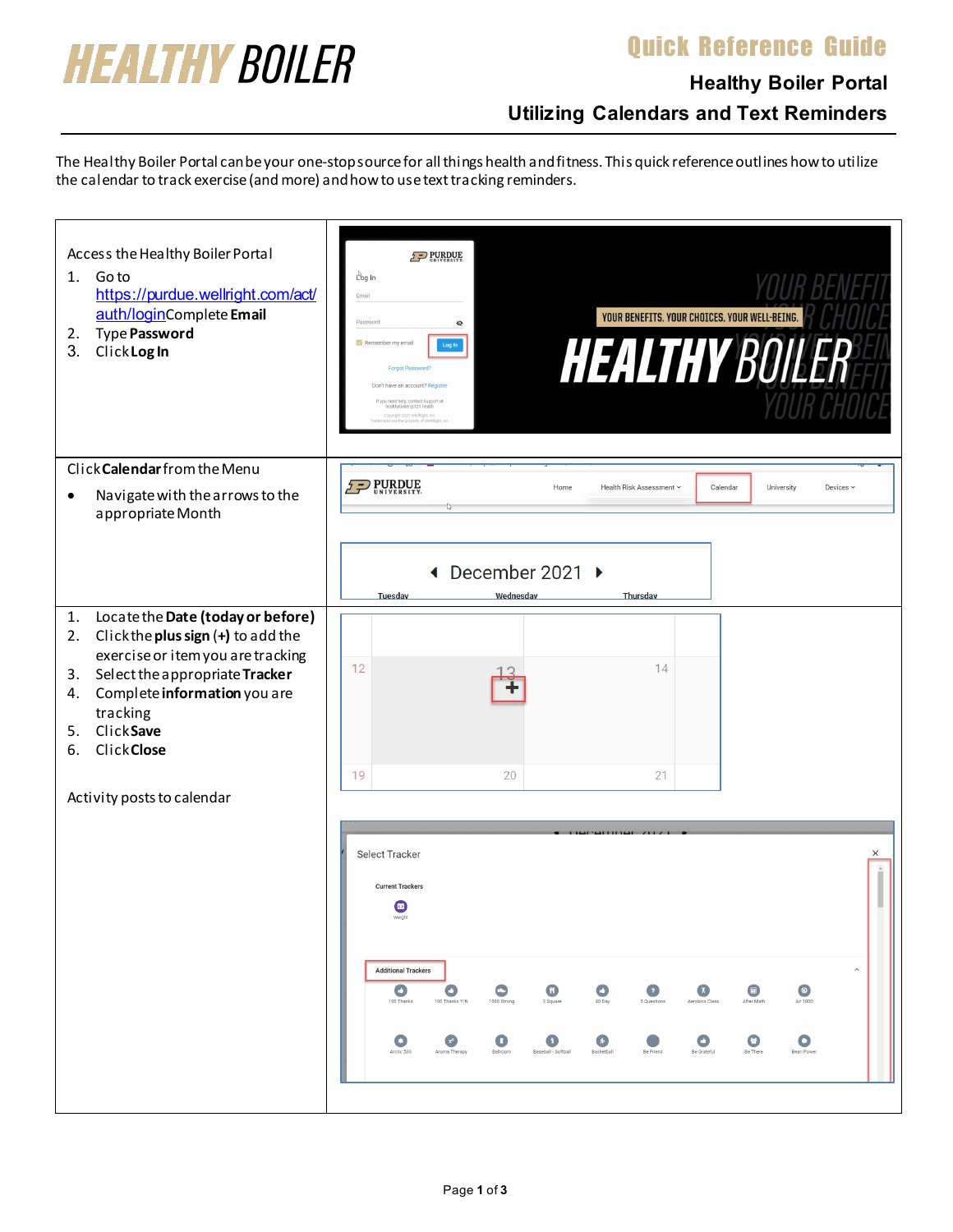#### Quick Reference Guide



# **Healthy Boiler Portal**

**Utilizing Calendars and Text Reminders**